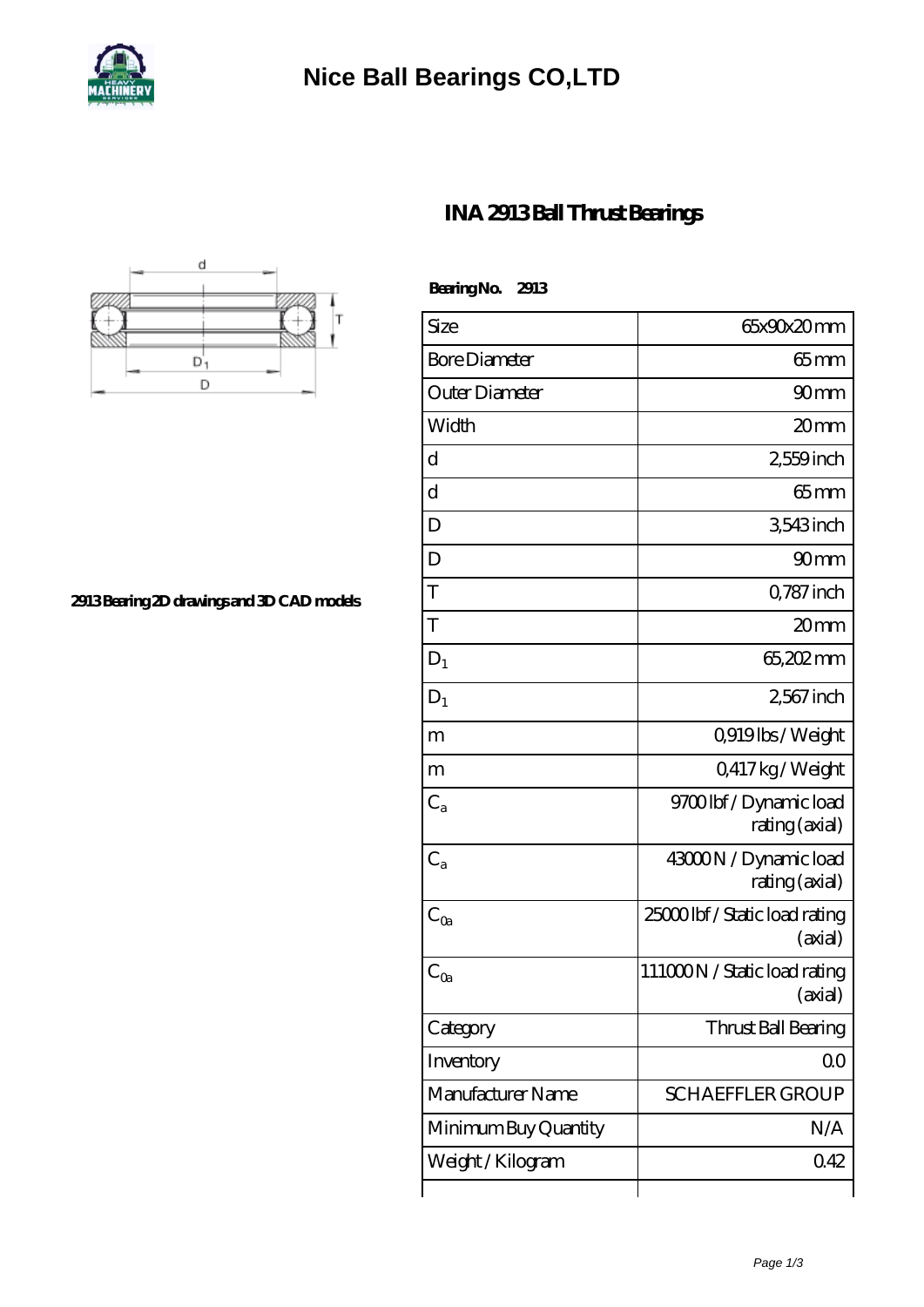

## **[Nice Ball Bearings CO,LTD](https://winkler-waerme.de)**

| Product Group                          | <b>BOO3O8</b>                                                                                                                                                        |
|----------------------------------------|----------------------------------------------------------------------------------------------------------------------------------------------------------------------|
| Rolling Element                        | <b>Ball Bearing</b>                                                                                                                                                  |
| Thrust Bearing                         | Yes                                                                                                                                                                  |
| Single or Double Direction             | Single Direction                                                                                                                                                     |
| Banded                                 | No                                                                                                                                                                   |
| Cage Material                          | Steel                                                                                                                                                                |
| Precision Class                        | ABEC 1   ISO PO                                                                                                                                                      |
| Component Description                  | Roller Assembly Plus<br>Raceways                                                                                                                                     |
| <b>Other Features</b>                  | SingleRow   Deep Grove  <br>Light Cross Section<br>Grooved Race   Separable  <br>3 Piece Ball                                                                        |
| Long Description                       | 65MM Bore 1; 65.202MM<br>Bore 2 90MM Outside<br>Diameter; 20MM Height;<br>Ball Bearing, Single<br>Direction; Not Banded;<br>Steel Cage; ABEC 1   ISO PO<br>Precision |
| Inch - Metric                          | Metric                                                                                                                                                               |
| Category                               | Thrust Ball Bearings                                                                                                                                                 |
| <b>UNSPSC</b>                          | 31171507                                                                                                                                                             |
| Harmonized Tariff Code                 | 8482105008                                                                                                                                                           |
| Noun                                   | Bearing                                                                                                                                                              |
| Keyword String                         | <b>Ball Thrust</b>                                                                                                                                                   |
| Manufacturer URL                       | http://www.ina.com                                                                                                                                                   |
| Manufacturer Item Number               | 2913AKL                                                                                                                                                              |
| Weight/LBS                             | Q919                                                                                                                                                                 |
| Height                                 | Q787 Inch   20 Millimeter                                                                                                                                            |
| Bore 2                                 | 2567 Inch   65.202<br>Millimeter                                                                                                                                     |
| Outside Diameter                       | 3543Inch   90Millimeter                                                                                                                                              |
| Bore 1                                 | 2559Inch   65 Millimeter                                                                                                                                             |
| Overall Height with<br>Aligning Washer | OInch   OMillimeter                                                                                                                                                  |